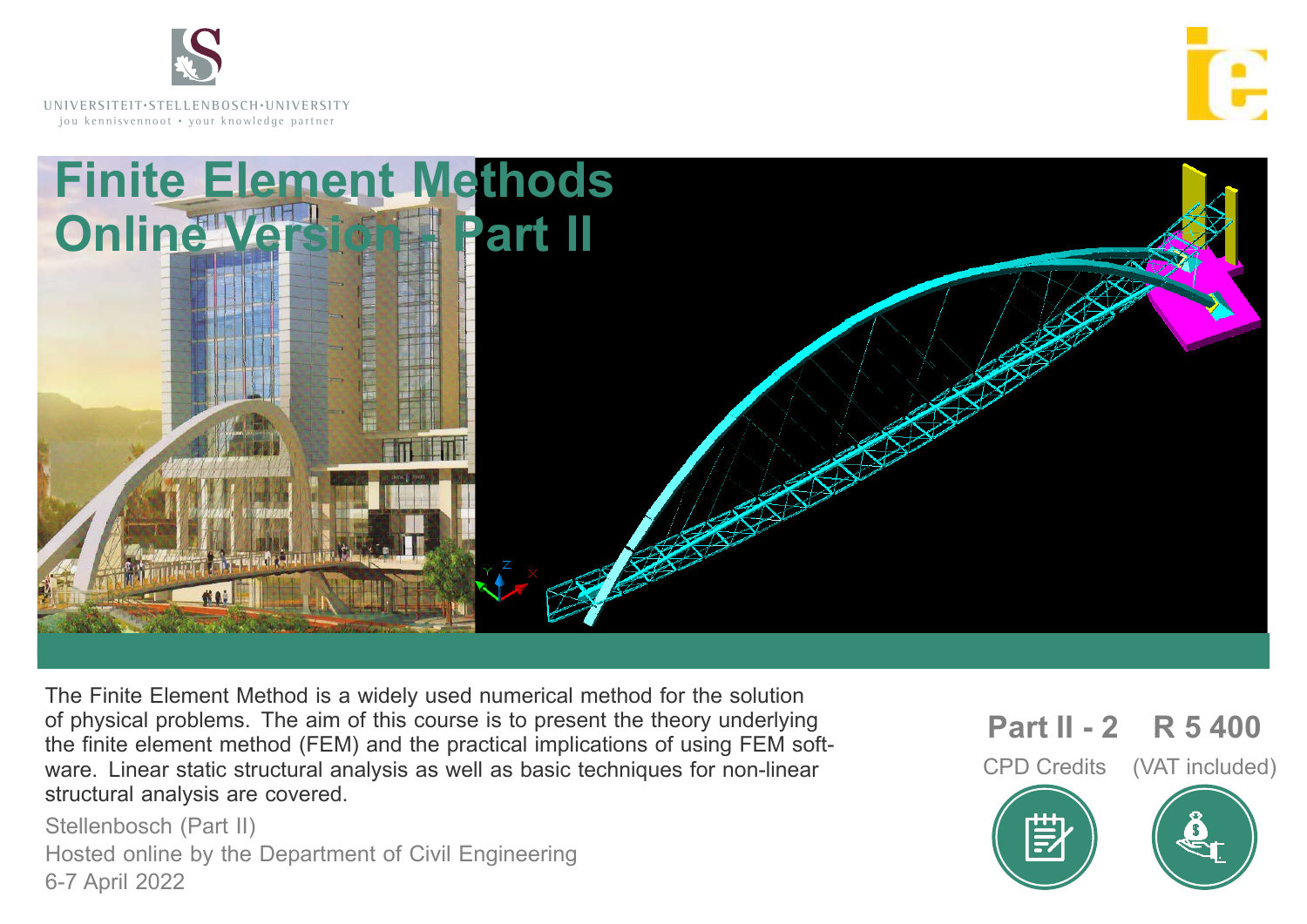



## **COURSE OBJECTIVES**

Candidates that have successfully completed the Finite Element Methods (FEM) course Part II should be able to:

- have a basic knowledge of structural modelling and idealisation i.e. truss, beam, plate and solid structural models
- have a basic overview knowledge of the mathematical formulation of engineering problems in the form of differential equations, and the integral form of such equations, specifically for linear- and non-linear solid and structural mechanics
- have a basic understanding of numerical techniques for interpolation and integration
- have an understanding of the use of isoparametric plane and solid, beam, frame and plate finite elements
- be able to formulate and interpret the finite element (FE) system of equations
- have an understanding of methods for solving the FE system of equations, as well as the programming techniques used to implement these methods,
- apply FE techniques for basic linear and non-linear static structural problems and develop basic FEM computer code in Java, MATLAB or any other programming language.
- develop FEM models to solve structural analysis problems using commercially available FEM software packages
- interpret and critically evaluate FEM results, the graphical representation thereof and its use in engineering design

## **COURSE FOCUS AREAS**

*There are two distinct reasons for emphasising the theory underlying the FEM in this course.*

- Firstly, the course aims to expose practitioners in the field to the basic FEM theory necessary to support practical structural analysis activities in this field.
- Secondly, the course aims at providing the South African structural analysis and design industry with competent and responsible users of FEM software.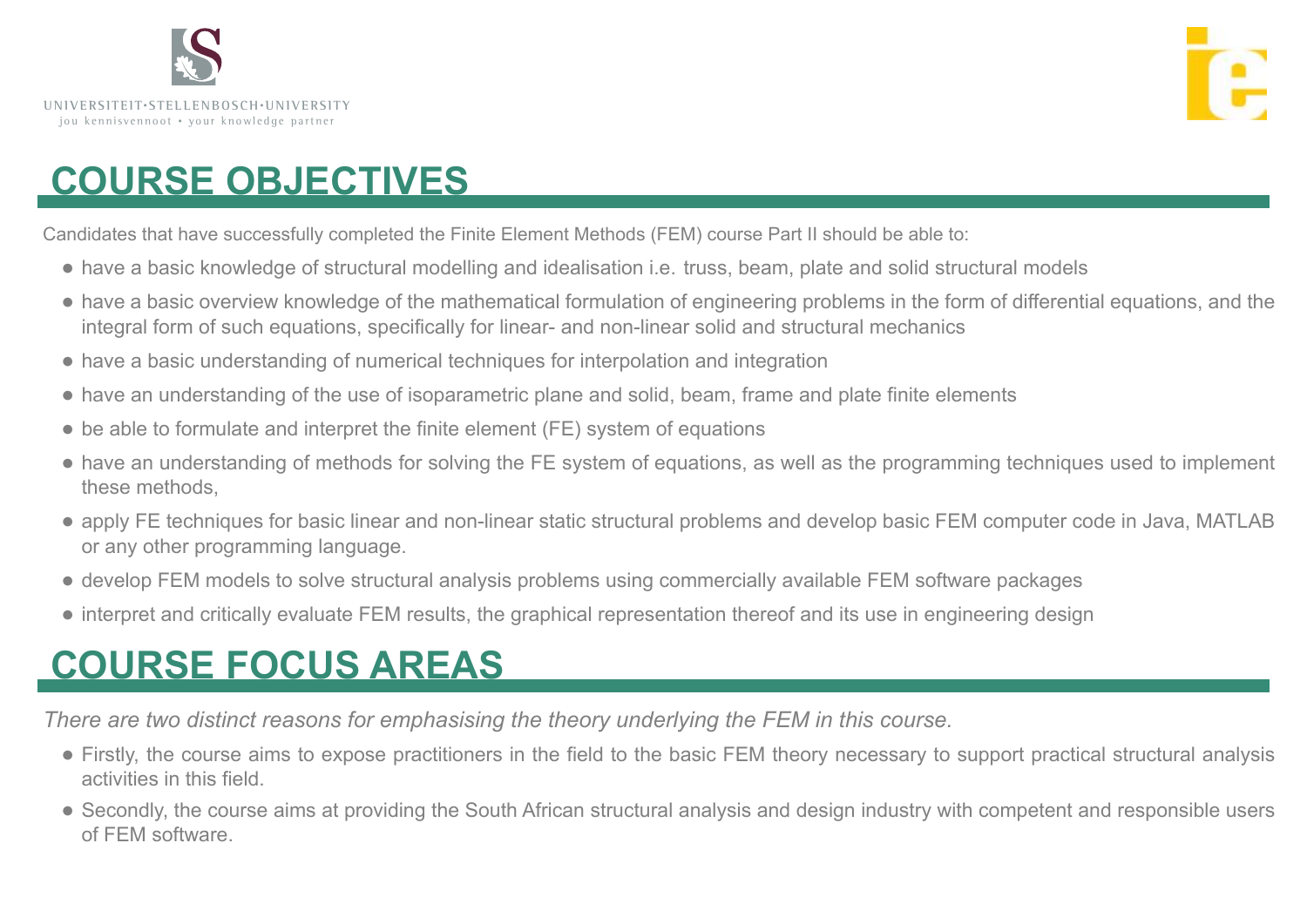## **COURSE PROGRAMME - Part II**

- Introduction Objectives of and arrangements for the course
- Concise overview of finite element theory and system formulation
- Truss, beam and frame elements, isoparametric elements, plate elements, axi-symmetric elements, integration schemes
- Congruent transformations, rotation and assembly of models, sub-structuring and static condensation techniques
- Non-linear analysis techniques
- Non-linear geometry and non-linear material modelling
- Structural stability analysis of frame and truss structures
- Software use and numerical computation considerations

## **COURSE FORMAT**

*This course will be presented in online (internet based) format using MS Teams.*

- The course outline and study material will be provided in digital format on the online course delivery platforms of the University (online.sun.ac.za for CPD candidates).
- Digital versions of the course notes and example files and data sets will be provided using the online delivery platform.
- Lectures will be in the form of live as well as recorded video presentations. The recordings will be made available on the online delivery platforms as soon as they are ready. Students can determine their own pace while working through the supplied course material.
- Participants will be required to complete an online quiz on the material presented to confirm course attendance per ECSA requirements. Satisfactory completion of the quiz will be deemed sufficient for attendance/CPD purposes.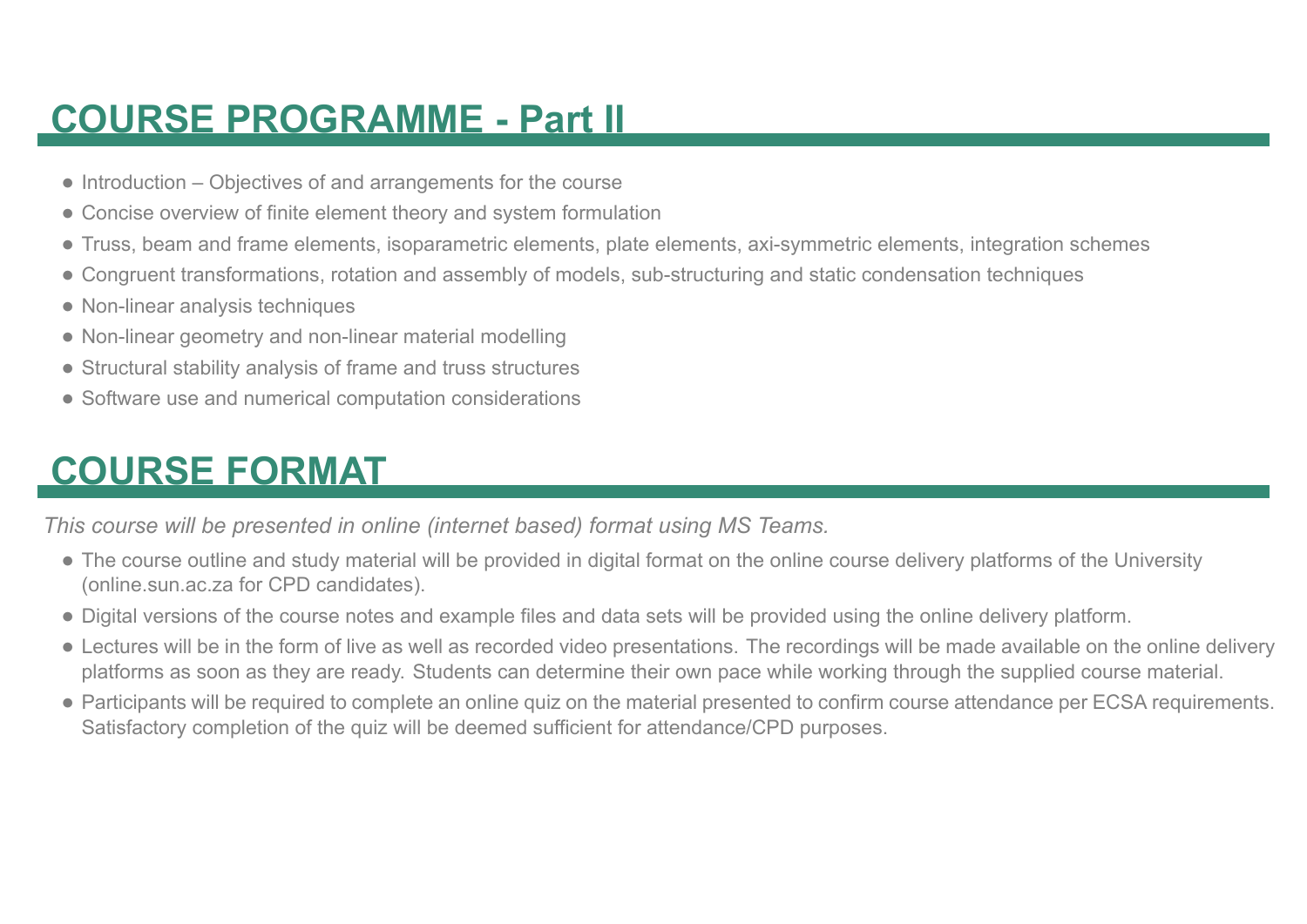## **COURSE MATERIAL SUPPLIED**

- Digital version of notes as well as example files
- Selected video recordings of presentations as well as pre-recorded videos explaining and highlighting applicable FEM theory and techniques

## **USE OF APPLICATION SOFTWARE**

- Problem solution scripts in MATLAB will be made available
- Sample application programs in Java will also be supplied
- CPD candidates need to have access to commercial software of their choice to set up example FEM models for completing assignments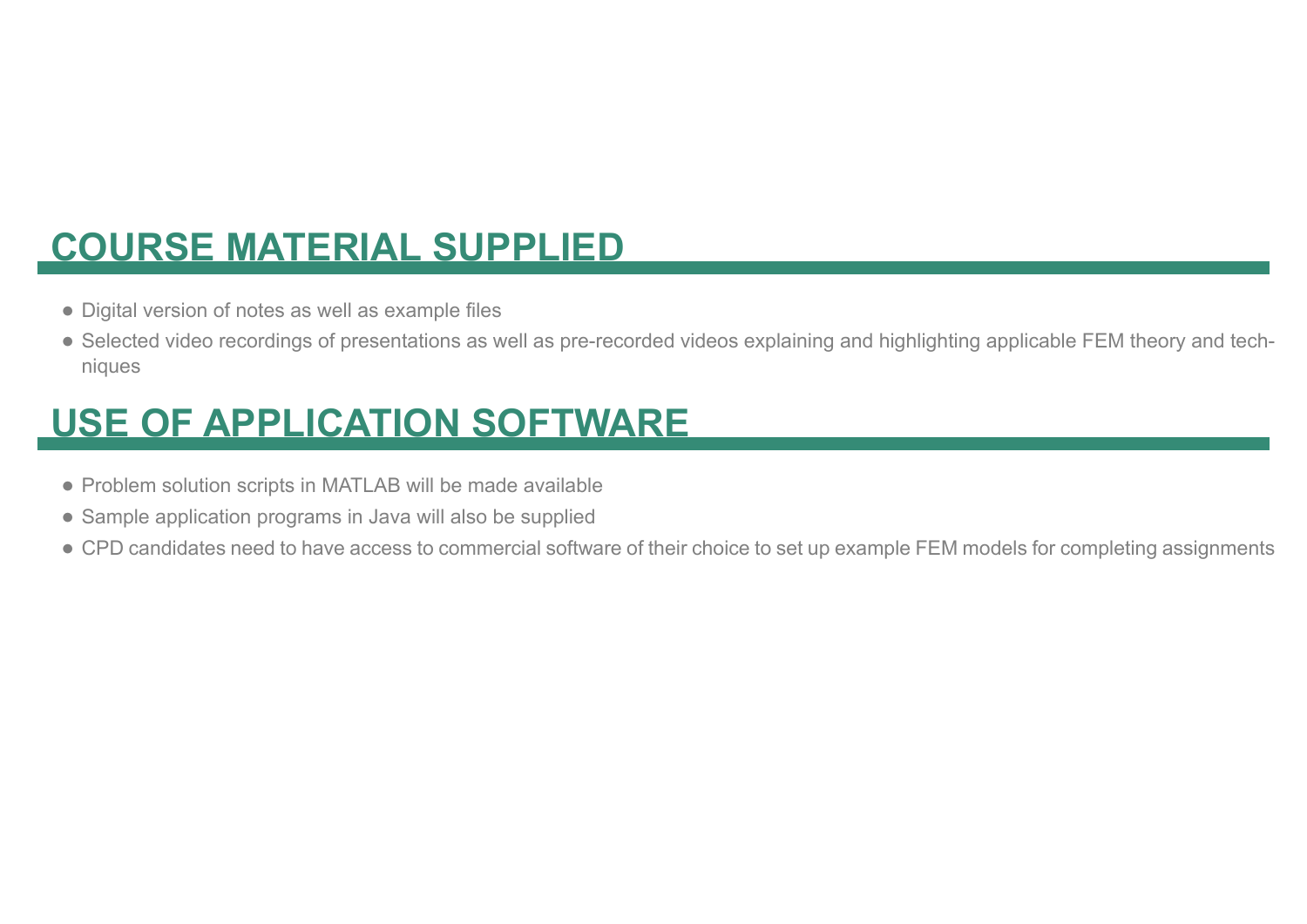## **PRESENTERS**





**Dr GC (Gert) van Rooyen** retired as a Senior Lecturer in Structural Engineering at Stellenbosch University in 2019. Presently he is supporting the Department of Civil Engineering with undergraduate and post graduate course development and presentation on a contract basis. He obtained a BSc degree at the University of the Free State and studied Civil Engineering at Pretoria (B.Eng). He later specialised in Structural Engineering (M.Eng) and Civil Engineering Informatics (PhD) at Stellenbosch University and the Technical University of Berlin.

He spent four years in construction and then joined the Institute for Structural Engineering in Stellenbosch, performing finite element analyses and design of industrial structures, where he worked for eight years. Gert joined the academic staff of the Department of Civil Engineering of Stellenbosch University in 1992, where he spent the remainder of his career. He lectured Mechanics, Structural Analysis and Design and later focussed on Civil Engineering Informatics. He strongly believed that computational modelling and methods, like the Finite Element Method, should be included as core components of the undergraduate Civil Engineering curriculum and developed courses to make it possible. He supervised a significant number of Master and Doctoral studies, with diverse topics ranging from Structural Engineering to the optimisation of Sewer networks and Project scheduling. However, the research was always rooted in computational modelling, with a specific focus on meta-heuristic optimisation techniques.

**Dr JAvB (Breda) Strasheim** retired as a Senior Lecturer in Structural Engineering at Stellenbosch University in 2018. Presently he is supporting the Department of Civil Engineering with post graduate course development and presentation on a contract basis. He graduated in civil engineering in 1974 at Pretoria and subsequently obtained a BSc in Computer Science, an M Eng, a MBA and a PhD. His professional engineering career included a period with the Department of Water Affairs working on dam design and monitoring as well as being involved in dam, canal and pipeline construction on the Usutu-Vaal scheme for water supply to Sasol 2. He spent a decade in the consulting engineering practice of Geustyn Forsyth & Joubert Inc. doing municipal infrastructure design, construction and management projects as well as business system projects. He has been involved in a wide range of structural analysis, design and appraisal projects ranging from road and pedestrian bridges, arch dams, high rise buildings, lattice towers and guyed towers, mining ore crusher buildings and conveyor systems, reservoirs, dock structures, offshore pipelines, turbine support structures, irrigation installations, as well as mechanical engineering structures, specialised vehicles and piezo-electric equipment and structures for solar power plants. He also lectures on engineering management and is involved in organising and presenting course work for the Construction Management Programme (CMP).